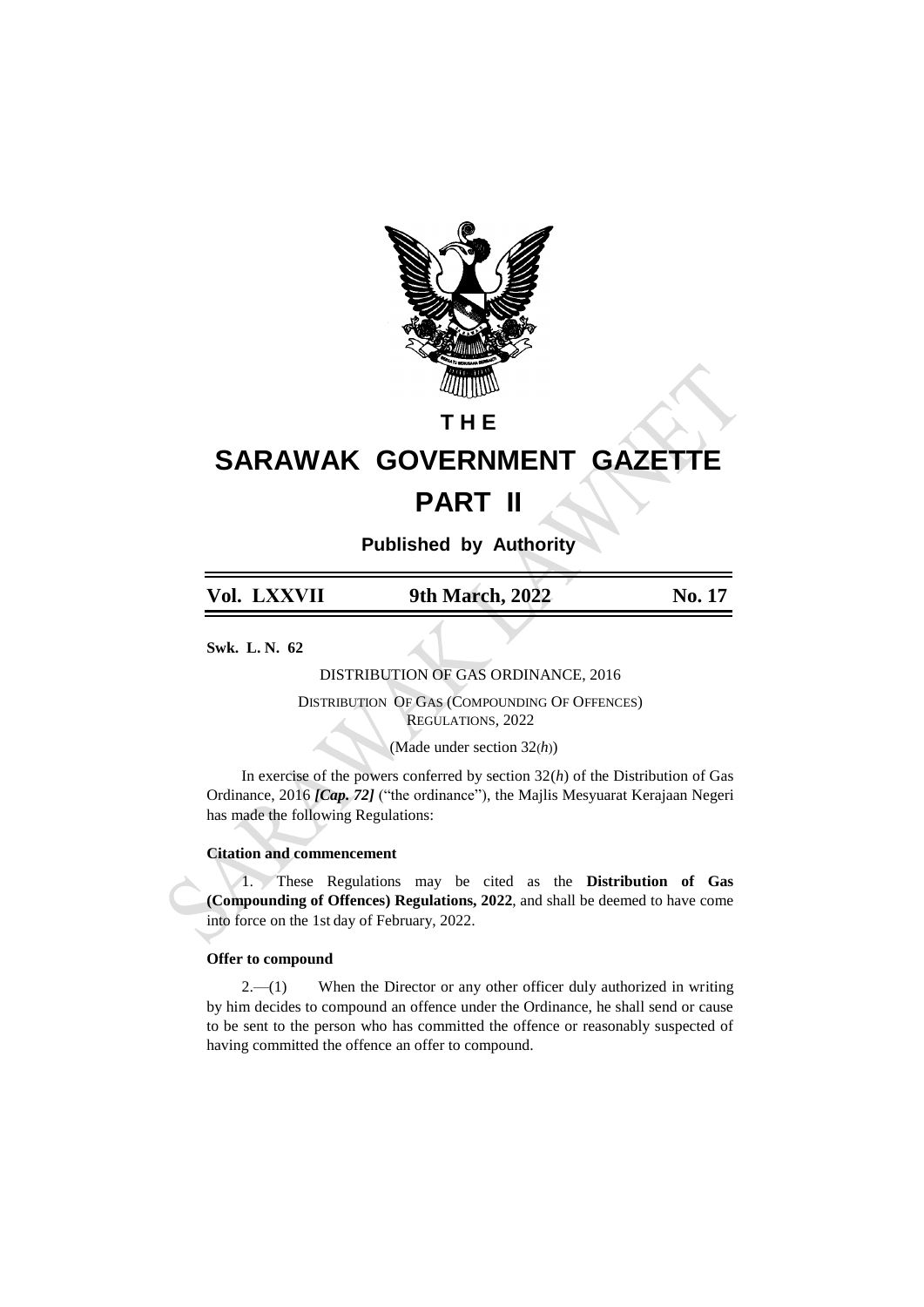(2) The offer to compound shall be made using the prescribed Form A of the Schedule.

#### **Sum to be compounded and mode of payment**

3.—(1) The sum of money to be compounded for committing an offence under the Ordinance or any regulations made thereunder shall not exceed one-half of the maximum fine prescribed for the offence.

(2) Payment of the sum stated in an offer to compound may be made in cash or by any other means as approved by the Director.

(3) Payment may be made personally to the person making the offer to compound, but, if sent by post, must be addressed to the Director as indicated in Form A, together with the form for payment as prescribed in Form B of the Schedule.

(4) Every payment received must be accounted for as money belonging to the State Government of Sarawak and an official receipt for the payment as prescribed in Form C of the Schedule shall be issued to the person to whom the offer to compound was made.

# *SCHEDULE*

#### DISTRIBUTION OF GAS (COMPOUNDING OF OFFENCES) REGULATIONS, 2022

#### FORM A

#### (Regulation 2(2))

#### **FORM FOR COMPOUNDING OF OFFENCE**

| Date: |
|-------|

To: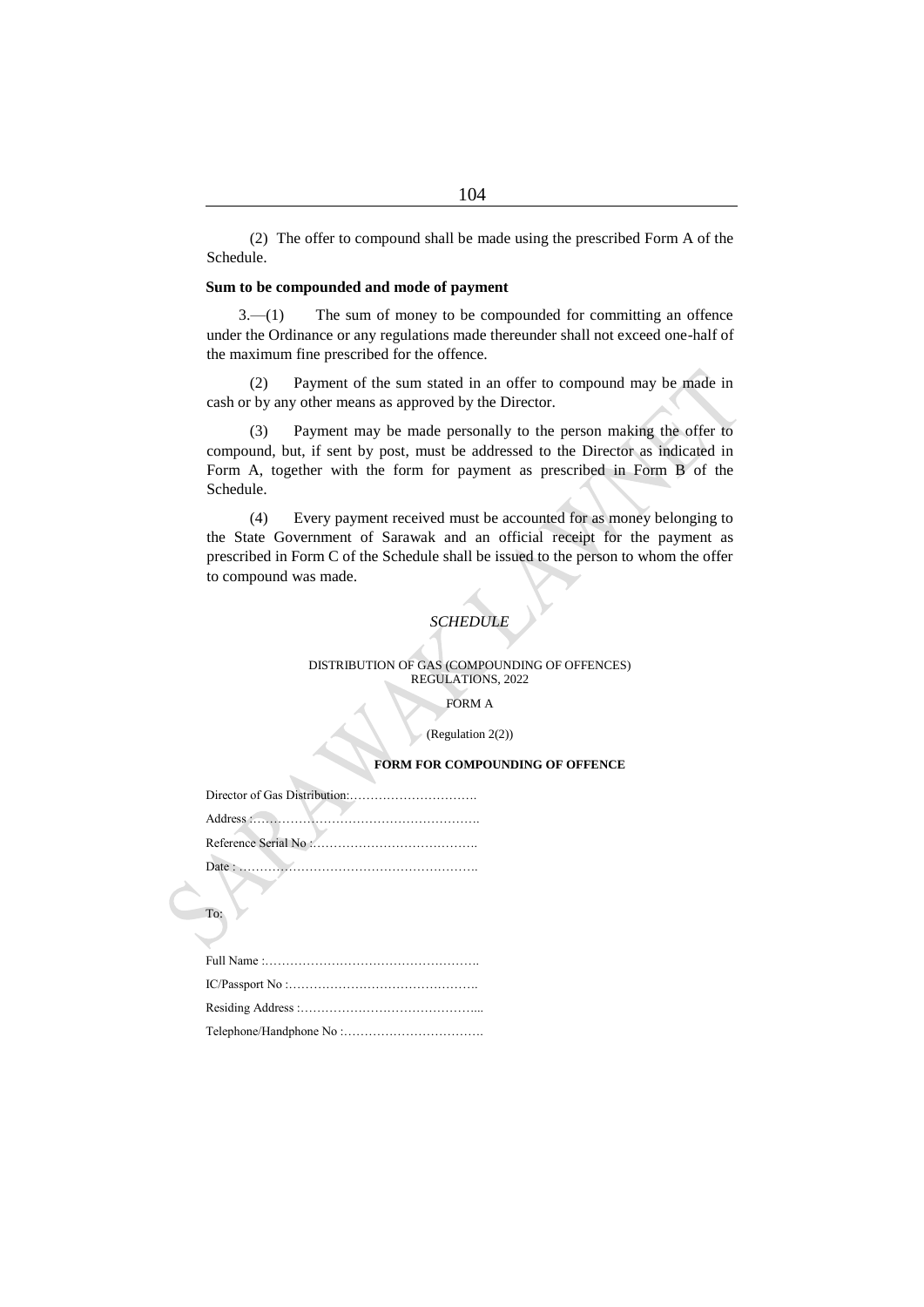Sir/Madam,

#### **OFFER TO COMPOUND OFFENCE**

It appears to me, on information/complaint received, that you have committed the following offences:

| Particulars of offence: |  |
|-------------------------|--|
|                         |  |

2. You are informed that, by virtue of the powers vested in me by Section 26 of the Distribution of Gas Ordinance, 2016 *[Cap. 72]*, I am prepared, and offer, to compound the offence for the sum of RM …………………………………………….(Ringgit Malaysia………………………………………only),

If the offer is accepted, payment may be made in cash or by way of a money order or postal order or bank draft of cheque made payable to "State Government of Sarawak" and crossed "Account Payee Only" and delivered to the above-quote office. An official receipt will be issued upon payment.

3. This offer to compound the offence will lapse on ……………………………………………… (state the date). If the sum stated above is received by the close of business on that date, no further proceedings will be taken against you in respect of the offence. Otherwise, prosecution may be instituted against you without further notice.

| Signature               | $\sim$ |
|-------------------------|--------|
| Name (in Block Letters) | $\sim$ |
| Identification Card No. | $\sim$ |
| Designation             | $\sim$ |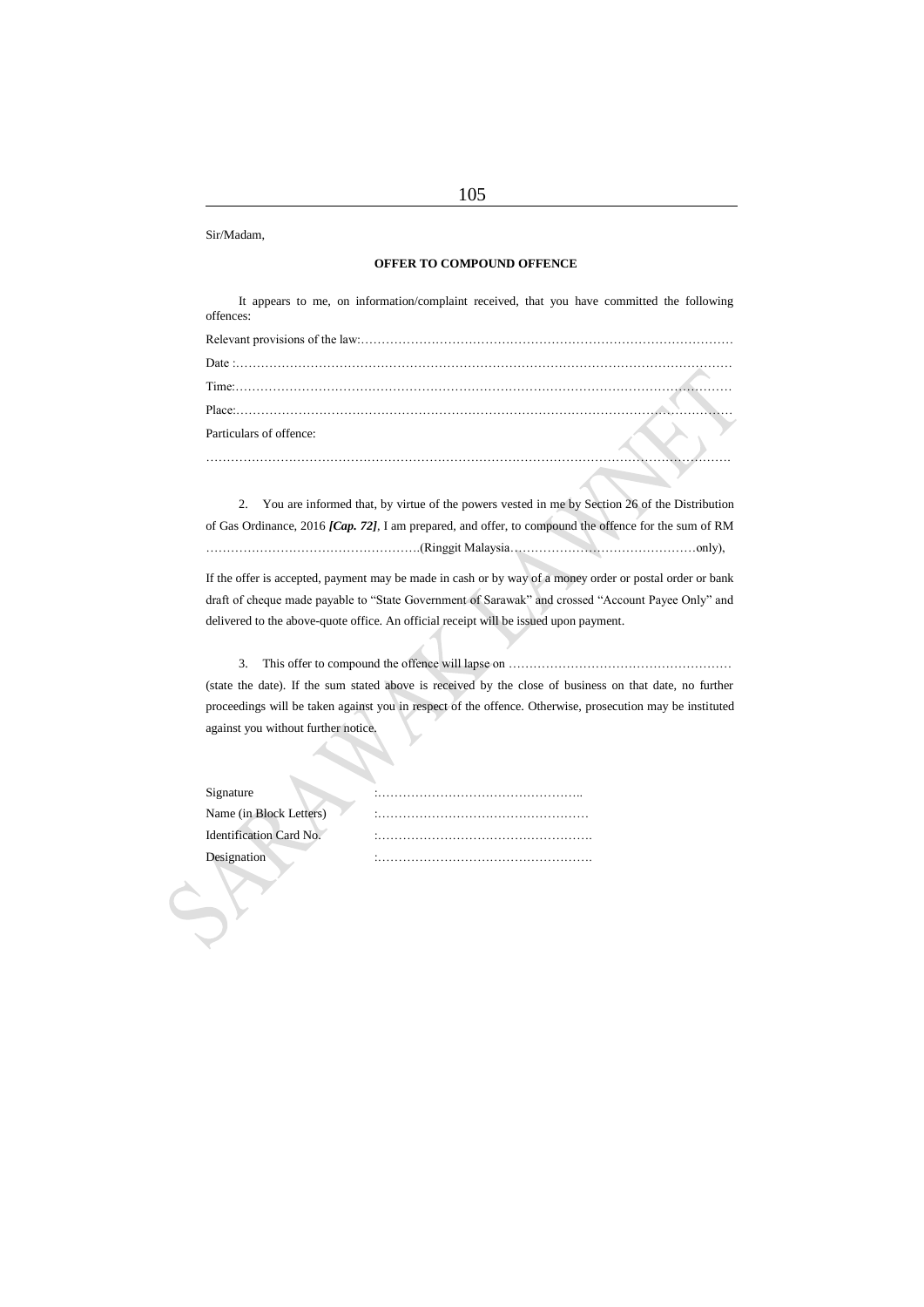# 106

#### DISTRIBUTION OF GAS (COMPOUNDING OF OFFENCES) REGULATIONS, 2022

### FORM B

(Regulation 3(3))

# **FORM FOR PAYMENT**

Date:……………………………….

To: Director of Gas Distribution

(State the address).

# **ACCEPTANCE AND PAYMENT OF COMPOUND**

|--|--|--|

|  | settlement of the compound. |  |  |  |  |
|--|-----------------------------|--|--|--|--|

A

*\*Delete whichever is inapplicable*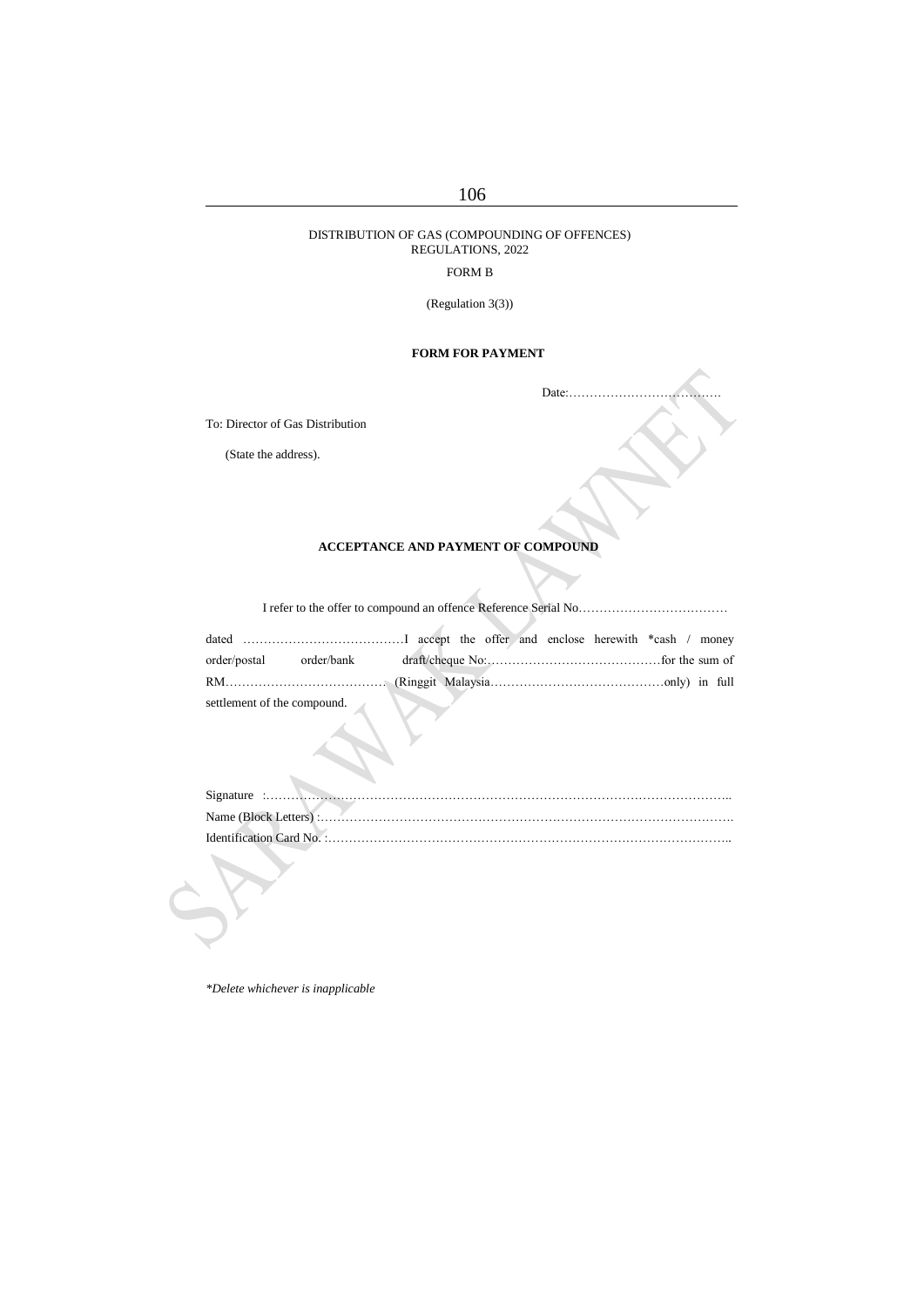#### DISTRIBUTION OF GAS (COMPOUNDING OF OFFENCES) REGULATIONS, 2022

#### FORM C

(Regulation 3(4))

#### **RECEIPT**

| Received | form | $\circ$ of<br>sum |
|----------|------|-------------------|
|          |      | (Ringgit)         |
|          |      |                   |
|          |      |                   |
| dated    |      |                   |

Authorised Officer Of .......

*(Director of Gas Distribution)*

……………………………………........................................

*N.B: Should you receive any further correspondence or notice of summons in respect of the offence referred to above, you should reply immediately quoting this receipt number*

Approved by the Majlis Mesyuarat Kerajaan Negeri this 28th day of October, 2021.

> MOHAMAD JUNAIDI BIN MOHIDIN, *Clerk to Majlis Mesyuarat Kerajaan Negeri*

S/KUS/900-6/1 Jld. 1(27)